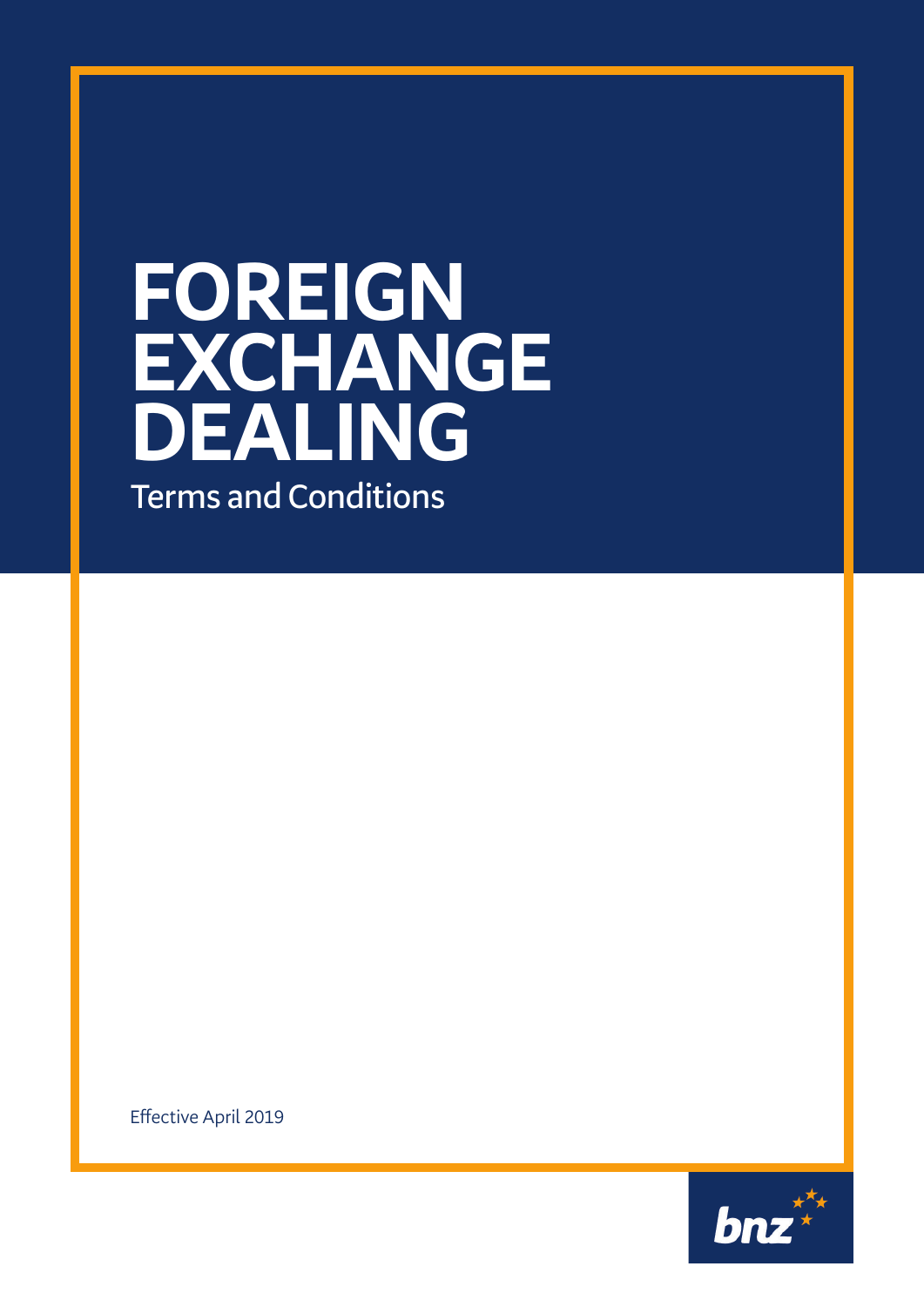### **Foreign Exchange Dealing**  Terms and Conditions

Please also read the Bank of New Zealand (the 'Bank') Automatic Payments Terms and Conditions, Internet Banking for Business Terms and Conditions, and the Telegraphic Transfer Terms and Conditions.

Effective April 2019

#### **Contents**

- 1. General
- 2. Conditions of Use
- 3. Entering and Varying Transactions
- 4. Payments and Settlement
- 5. Transaction Limits
- 6. Exchange Rates
- 7. Service Availability
- 8. Fees and Charges
- 9. Termination
- 10. Liability
- 11. Disclosure of Information
- 12. Laws and Regulations
- 13. Code of Banking Practice
- 14. General
- 15. Definitions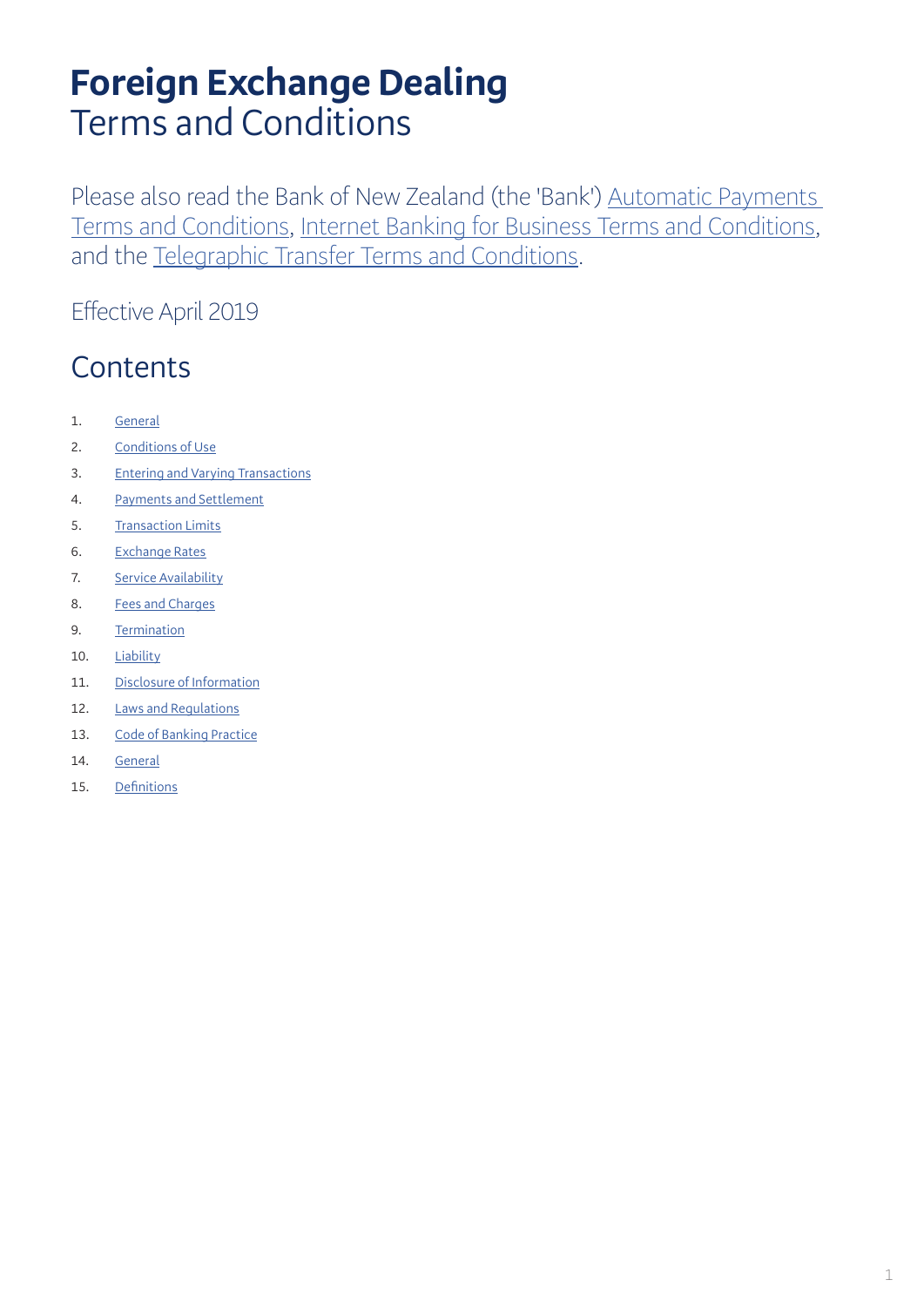#### 1. General

- **1.1** These Terms and your use of FX Dealing are a contract between you and BNZ. You should read these Terms carefully as they place certain requirements and liabilities on you.
- **1.2** You must accept these Terms before you can use Foreign Exchange Dealing in Internet Banking for Business (FX Dealing), which is BNZ's online foreign exchange transaction service as offered by BNZ from time to time. Acceptance is effected when BNZ receives your signed or electronically completed Application.
- **1.3** These Terms apply to FX Dealing, which is accessed via IB4B. You must be registered to use IB4B to use FX Dealing.
- **1.4** These Terms apply only to the use of FX Dealing and do not apply to any foreign currency transaction initiated by you over the telephone or by written instruction outside the FX Dealing system (including by email or facsimile) unless such transaction is initiated due to the unavailability of FX Dealing.
- **1.5** These Terms are in addition to and should be read in conjunction with:
	- (a) the IB4B terms and conditions;
	- (b) any Master Agreement that you have entered into with BNZ or may enter into in the future;
	- (c) any confirmation relating to a particular Transaction; and
	- (d) any specific terms and conditions applicable to a nominated account.
- **1.6** You should be familiar with the IB4B terms and conditions, the terms of any Master Agreement, and any specific nominated account terms and conditions when reading and before accepting these Terms.
- **1.7** To the extent of any inconsistency between these Terms, the IB4B terms and conditions, any Master Agreement and any specific terms and conditions applicable to a nominated account, these Terms will prevail.
- 1.8 BNZ can change, add to, delete or replace these Terms at any time. When BNZ does so, it will tell you about those changes at least 14 days before the change becomes effective. However, where changes are made to protect the security of BNZ's systems or FX Dealing or to comply with a change in the law, BNZ can tell you after the change has become effective.
- **1.9** BNZ will tell you about changes to these Terms in accordance with its obligations under the Code of Banking Practice, taking into account the impact of the change to you. BNZ will tell you in one or more of the following ways by:
	- (a) direct communication to you at the last address you have provided to BNZ (e.g. by letter or email);
	- (b) display in BNZ's branches and partners centres;
	- (c) notice in the media (including public notices); or
	- (d) display on BNZ's website.
- **1.10** BNZ has the right at any time, in its sole discretion to:
	- (a) by prior notice change, suspend or cancel your use of FX Dealing;
	- (b) change or cancel any of the features or services that comprise FX Dealing or to limit your use of FX Dealing to particular services; and
	- (c) without notice to you, alter the form and content of the Dealing Information.

#### 2. Conditions of Use

**2.1** Subject to these Terms and unless otherwise agreed with BNZ, BNZ agrees to provide you with the right to access and use FX Dealing for your own business purposes only.

- **2.2** Any Dealing Information is supplied to you on condition that you:
	- (a) will not cause or permit any Dealing Information to be recirculated or republished outside your organisation in any form;
	- (b) will use any Dealing Information only in the ordinary course of your business within your organisation;
	- (c) will not re-disseminate any Dealing Information, whether or not this forms part of your business; and
	- (d) understand and accept that any Dealing Information contributed by and/or received by BNZ from any sources external to BNZ is not in any way attributable to or endorsed by BNZ.
- **2.3** You acknowledge and agree that:
	- (a) FX Dealing is a Function within IB4B that may be assigned to one or more Users. Transaction Instructions issued through FX Dealing on your behalf are not Controlled Instructions, and neither those instructions nor any Transactions that may result from them require authorisation by a User with Authorise Activity Authority;
	- (b) each Authorised User is authorised by you to issue Transaction Instructions though FX Dealing on your behalf, and that you will be bound by the terms of any Transactions that result from those instructions;
	- (c) you are responsible for and bound by any Transaction Instruction issued through FX Dealing through the login of an Authorised User, and BNZ may assume the authenticity of and act on any such instruction without any enquiry as to the identity of the person giving the instruction; andd
	- (d) use of FX Dealing may expose you and your business to increased risk of fraudulent use of the system by Authorised Users or third parties and that you accept that risk.

#### 3. Entering and Varying **Transactions**

- **3.1** You may apply to create a Transaction by submitting a Transaction Instruction using the FX Dealing system.
- **3.2** You acknowledge and agree that BNZ is under no obligation to allow the issue of, act on or accept any Transaction Instruction. In particular you acknowledge and agree that:
	- (a) the FX Dealing system will not allow you to issue a Transaction Instruction or enter into a Transaction where that Transaction Instruction (if executed) or that Transaction would result in a breach of any Nominated Limits or Set Limits;
	- (b) BNZ is not obliged to allow the issue of or act on any Transaction Instruction which appears, in BNZ's opinion, to be contrary to any regulations or in circumstances which BNZ deems inadvisable to allow the issue of or to act on such Transaction Instructions; and
	- (c) FX Dealing displays live prices linked directly to current market movements, and accordingly you acknowledge and agree that:
		- (i) any exchange rates or other prices communicated to you by BNZ are subject to change without notice up until the point where BNZ formally accepts your Transaction Instruction through FX dealing; and
		- (ii) the market price may move and be different from the price of the Transaction Instruction at the time of its acceptance by BNZ.

BNZ accepts no liability for adverse exchange rate movements prior to acceptance of a Transaction Instruction.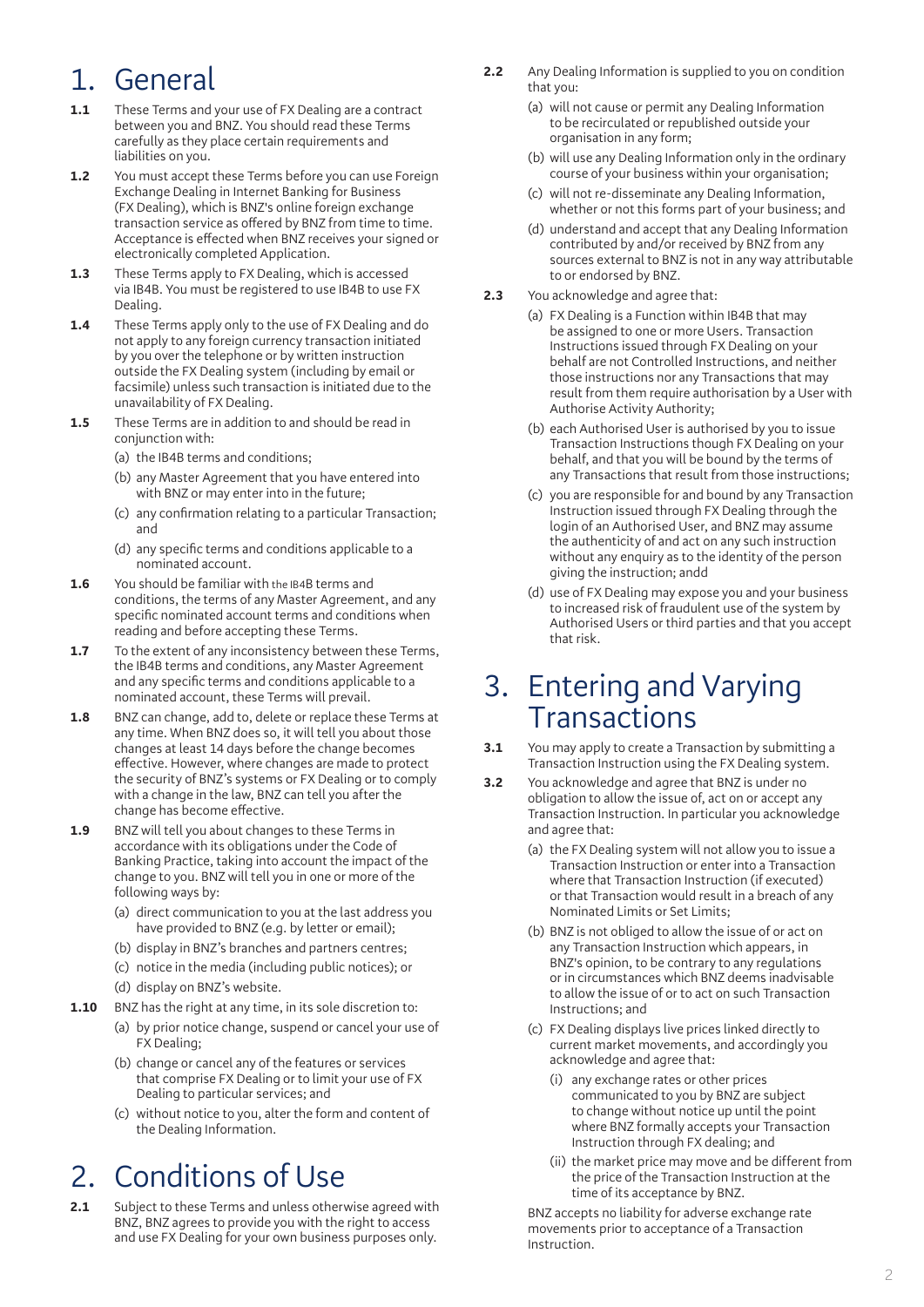- **3.3** You and BNZ are legally bound by a Transaction from the time of BNZ's acceptance of the Transaction Instruction. BNZ will, at the time of acceptance, endeavour to communicate that acceptance to you via FX Dealing, but the Transaction is binding whether or not you receive any such communication.
- **3.4** Once the Transaction Instruction is accepted by BNZ, BNZ will send you a confirmation setting out the details of the Transaction. The Transaction is valid even if we fail to send a confirmation, or the confirmation contains an error. You must notify BNZ immediately if there is an error in the confirmation.

## 4. Payments and Settlement

- **4.1** If you have not provided settlement instructions for a Transaction through FX Dealing, you agree to provide these instructions to BNZ before the cut-off times for the applicable currencies on the date or dates that settlement payments are due.
- **4.2** If you do not provide settlement instructions for a Transaction before the relevant cut-off times, you agree that BNZ may, at its discretion, settle the Transaction through any BNZ accounts you may have in the applicable currency or currencies. If you do not have a BNZ account in any applicable currency or currencies, you authorise BNZ to open such account(s) on your behalf, and agree to pay BNZ's standard fees in respect of those account(s).
- **4.3** You agree that a Transaction may be settled by BNZ in accordance with any settlement instructions received by us through FX Dealing or IB4B from you or on your behalf including where the relevant BNZ accounts included in the instruction are not held by you, and that such settlement will discharge BNZ's obligations to you in respect of that Transaction.

#### 5. Transaction Limits

**5.1** BNZ may impose Set Limits from time to time. BNZ may increase or decrease Set Limits at its discretion from time to time without notifying you.

#### 6. Exchange Rates

**6.1** You acknowledge that foreign currency exchange rates fluctuate and that the buying or selling of foreign currency can result in a loss to you. You agree not to hold BNZ responsible in any way for any loss which you may suffer as a result of any Transactions that you may enter into via FX Dealing

#### 7. Service Availability

- **7.1** Transaction Instructions may be issued only on the Business Days and at the times of day designated by BNZ from time to time.
- **7.2** BNZ gives no undertaking and makes no representation or warranty express or implied as to the availability of the features and services that comprise FX Dealing. BNZ accepts no liability if you are unable to complete a Transaction because FX Dealing or any part of it is unavailable. You acknowledge that, in the event that FX Dealing is unavailable, BNZ may provide alternative methods of executing a Transaction, but need not accept any Authorised User as being authorised to transact on your behalf outside the FX Dealing system solely by reason of their status as an Authorised User.

#### 8. Fees and Charges

- **8.1** BNZ will charge you fees for the use of FX Dealing as set out on our website (www.bnz.co.nz) or as otherwise notified to you.
- **8.2** You acknowledge and agree that settlement of a Transaction may result in commissions, fees or charges being charged by BNZ or third parties (and, in particular, the involvement of correspondents and any beneficiary bank means that the settlement of the Transaction may be subject to commissions, fees or charges payable to the correspondent, BNZ or the beneficiary bank). The IB4B terms and conditions contain more details about these commissions, fees or charges.
- **8.3** You are responsible for paying all telecommunication and internet access costs associated with connection to the internet and FX Dealing.

#### 9. Termination

- **9.1** BNZ may suspend or terminate your use of FX Dealing in whole or in part at any time with immediate effect without prior notification to you if it determines that you have breached any of these Terms or as it sees fit in order to protect the security of FX Dealing or otherwise to protect BNZ's interests.
- **9.2** You may terminate your use of FX Dealing by written notice of termination to BNZ. Such termination:
	- (a) will not be effective unless the notice of termination is actually received by BNZ;
	- (b) will take effect from no later than 6:00pm on the Business Day after the day on which BNZ actually receives notice of termination ("Termination Time"); and
	- (c) will not affect any obligations incurred by you in respect of your use of FX Dealing prior to the Termination Time.

#### 10. Liability

- **10.1** BNZ:
	- (a) may decline to act or delay acting on any Transaction Instruction given in connection with FX Dealing where it considers that it has good reason to do so;
	- (b) will not be liable for any claim that arises from acting reasonably in accordance with your instructions in connection with FX Dealing;
	- (c) will not be liable for any loss suffered by you or a third party due to matters outside BNZ's control;
	- (d) will not be liable for any loss suffered by you or a third party due to any of the matters or circumstances referred to in these Terms;
	- (e) accepts no liability for the loss or destruction of, or delay in processing of instructions or documents; and
	- (f) accepts no liability for any delay in transferring funds to or from your accounts.
- **10.2** If for any reason BNZ is found to be liable to you, BNZ's liability for loss of any kind which cannot be excluded by reason of applicable law is limited to reimbursement of any fees paid to BNZ arising directly in relation to the adversely affected Transaction or Transactions (as applicable).
- **10.3** The Consumer Guarantees Act 1993 does not apply to this agreement to the extent that you use FX Dealing for the purpose of a business. If the Consumer Guarantees Act 1993 applies to this agreement, nothing in this agreement affects your rights under that Act.